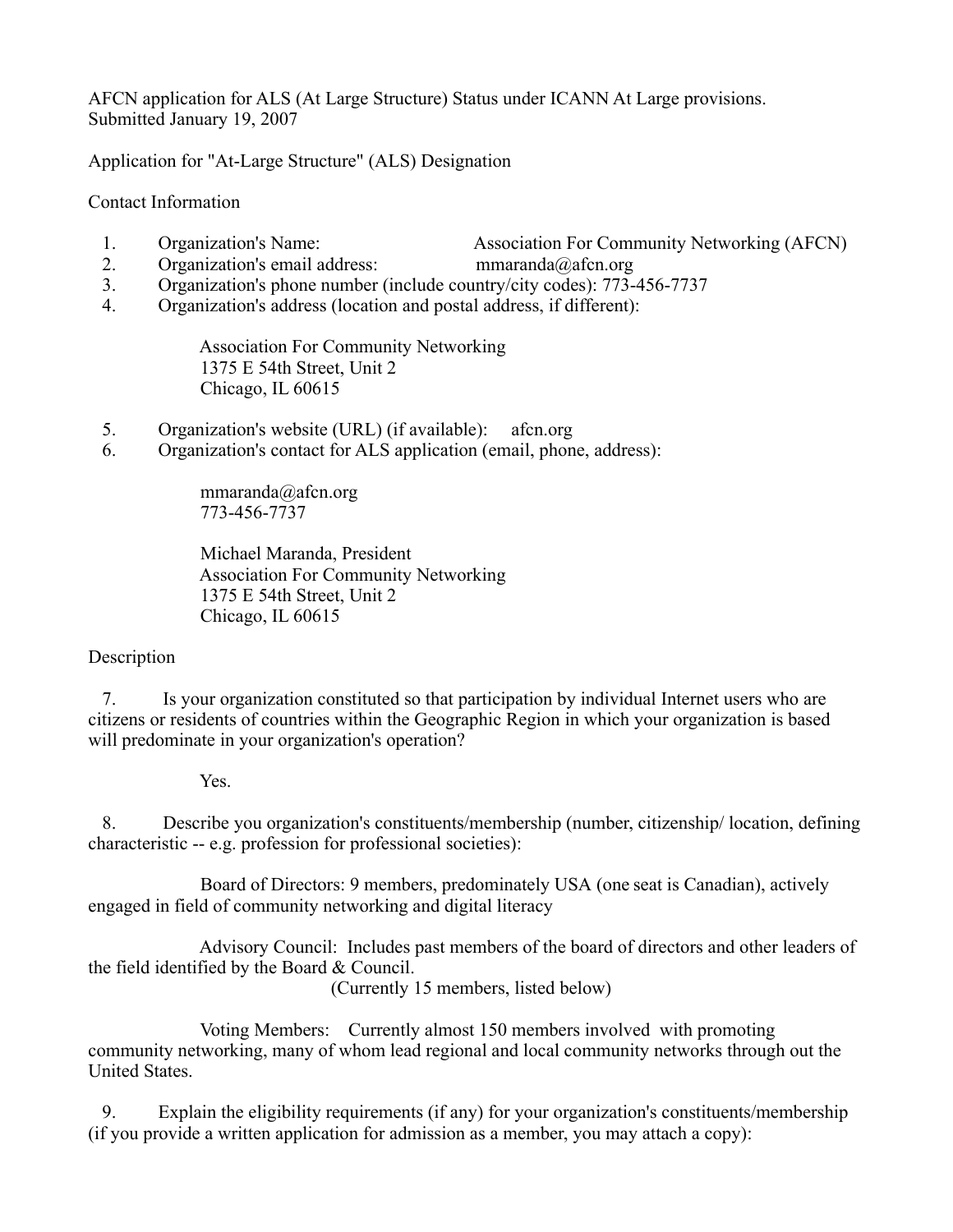Members: Our membership is open to any and all who are concerned with the role of Internet and other communications technologies,and infrastructure, the promotion of community networking as a field of practice, and the policy and social milieu that best supports that dialog.

We actively recruit grassroots leadership in the movement for community networking and the public use of technology and media. We maintain strategic partnerships across the network of Community ICT/digital divide activist networks.

We have provision for organizational membership in addition to individual membership, but there is currently no substantive differentiation between the two classes of membership..

10. In what language/s does your organization conducts its business?

English.

 11. Provide support for the statement that your organization is self-supporting (by answering "yes" you confirm that it will not rely on ICANN for funding):

 Yes. We confirm we will not rely upon ICANN for our funding .The Association For Community Networking (AFCN) historically relies upon membership fees and revenues from conferences and events. The Development Committee works to cultivate resources through grants for specific projects. We have operated for more than 12 years as a working volunteer board and advisory council. ...............................

 12. Describe you organization's structure (e.g. governing and decision-making bodies and processes):

*From the corporate by-laws of the AFCN:*

## **BOARD OF DIRECTORS**

*The Board of Directors shall be the governing body of the Association. The Board of Directors shall consist of not less than seven, nor more than nine directors. All seats on the Board of Directors shall be elected by the Voting members. The term of each Board member shall be three years.* 

## **OFFICERS**

The Officers of the Association shall be a President, Vice-President, Secretary and Treasurer, which shall be elected from and by the Board of Directors . An Executive Director may be appointed by the Board.

## ADVISORY COUNCIL

The Board of Directors shall establish an Advisory Council. The Council shall serve to provide special expertise, influence, financial and organizational advice and strategic vision for the benefit of the association. The powers of the Council shall not extend beyond those of the general membership. **MEETINGS**

*The Board of Directors shall meet at least once a year, at such time and place as the Board by resolution may direct.*

*All meetings of the Board of Directors or of any committee thereof shall be open to attendance by any member of the Association in good standing, but nothing herein shall prevent the Board or any committee from convening in private session for the consideration of any matter; provided, however, the vote or final action shall be taken in open session.*

*........................................*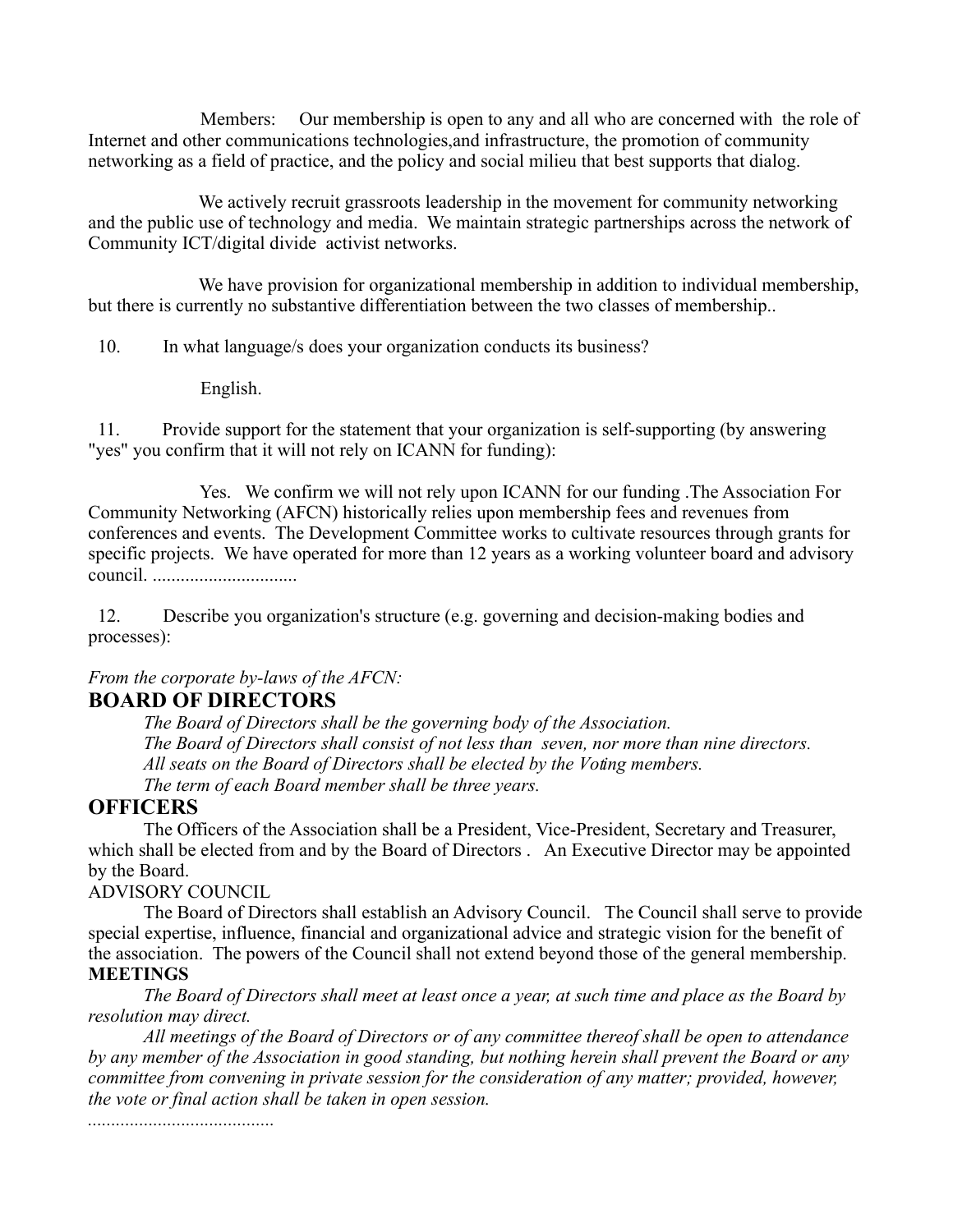13. Does your organization commit to supporting its individual constituents'/membership's informed participation in ICANN?

Yes.

 14. Describe how your organization keeps its constituents/membership informed about, and enables them to participate in, decisions regarding issues of interest:

Our constituents/membership is kept informed about issues of interest via periodic email newsletters, and may participate in discussions through the organization's website and several listservs.

 15. Does your organization post on the Internet publicly-accessible, current information about your organization's goals, structure, description of constituent group(s)/membership, working mechanisms, leadership, and contact(s) (if this information currently is available, provide URLs)?

Yes. http://www.afcn.org

Other URL's registered for this organization's exclusive use:

None, currently.

16. Provide information on your organization's leadership (leaders' names, positions, emails):

Board of Directors:

- \* Michael Maranda, **President,** mmaranda@afcn.org
- \* Kevin Tharp, **Secretary**, kevin\_tharp@afcn.org
- \* Stelios Valavanis, **Treasurer,** stel@onshore.com
- \* Dan Etulain, foxnet@ptialaska.net
- \* Max Gail, fullmax@aol.com
- \* Karen Michaelson, kmichaelson@sisna.com
- \* Frank Odasz, frank@lone-eagles.com
- \* Gareth Shearman, shearman@victoria.tc.ca
- \* Antwuan Wallace, awallace@bctpartners.com

Advisory Council:

- \* Ann Bishop
- \* Laura Breeden
- \* Andy Carvin
- \* Richard Civille
- \* Andrew Cohill
- \* Gene Crick
- \* Joan Durrance
- \* Michael Gurstein
- \* Richard Lowenberg
- \* Sascha Meinrath
- \* Peter Miller
- \* Judith Pepper
- \* Sally Rawlins
- \* Steve Snow
- \* Angela Stuber